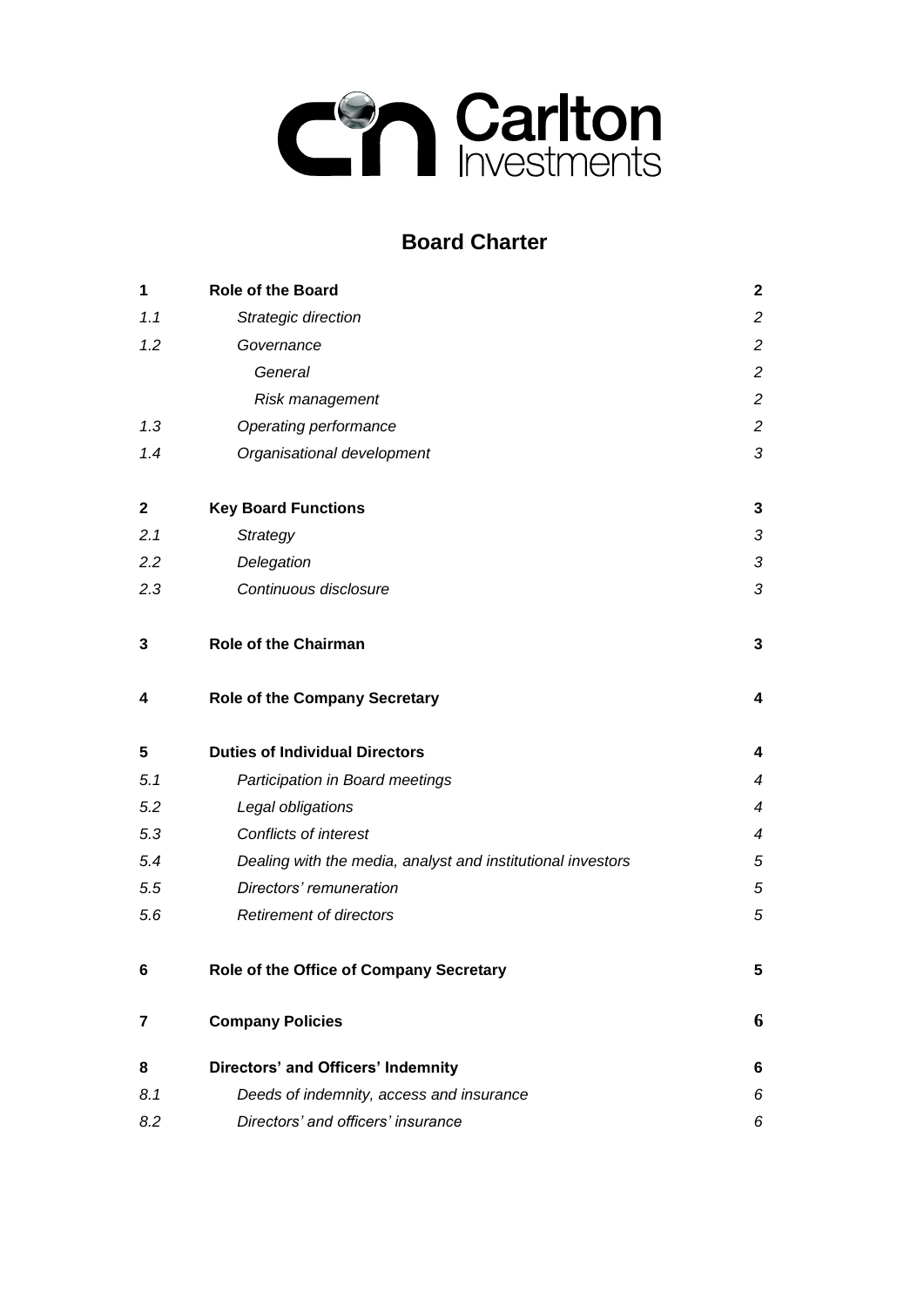## **1 Role of the Board**

Under the Company's Constitution 'The number of the directors shall not be less than three, nor, until otherwise determined by the Company in general meeting, more than five'. The Board is accountable to shareholders for the management of the Company's business and affairs. The Board delegates responsibility for day-to-day management of the Company to the Company Secretary/Chief Financial Officer. The Chairman and other members of the Board are Non-Executive Directors.

It is Board policy that a majority of directors on the Board, at any one time, must be independent, not being major shareholders of the Company, not having been a principal or employee of a professional advisor or consultant to the Company within the previous three years, has not been employed in an executive capacity by the Company and is free of any business or other relationship that could materially interfere with the exercise of their unfettered and independent judgement. The Chairman is not deemed to be independent but the other Directors are considered to be independent.

The Board is responsible to the shareholders for the overall strategy, governance and performance of the Company. The role of the Board includes the following:

#### *1.1 Strategic direction*

- providing strategic direction to the Company by establishing, monitoring, developing and modifying when necessary the Company's investment strategy,
- decision making in relation to matters of a sensitive, extraordinary or strategic nature,
- providing advice and counsel to the Company Secretary on a periodic and ad hoc basis, and
- making decisions in respect of acquisition of investments.

# *1.2 Governance*

*General*

 ensuring best practice corporate governance complies with the Principles and Recommendations issued by the ASX Corporate Governance Council and is understood and practised by the directors, management and staff of the Company.

*Risk management*

- to annually assess the Group's risk management framework to satisfy itself that the framework is operating effectively within acceptable risk parameters having regard to the Group's risk appetite;
- monitoring the integrity of internal control and reporting systems; and
- monitoring strategic risk management systems, including reviewing processes for identifying areas of significant business risk, monitoring risk management policies and procedures, oversight of internal controls and review of major assumptions used in the calculation of significant risk exposure.

#### *1.3 Operating performance*

- approving decisions concerning proposed changes in the capital of the Company, including capital restructures, on market buy-backs etc,
- monitoring financial results on an on-going basis and reviewing and approving annual and half yearly financial statements and reports and,
- determining dividend policy and declaring dividends,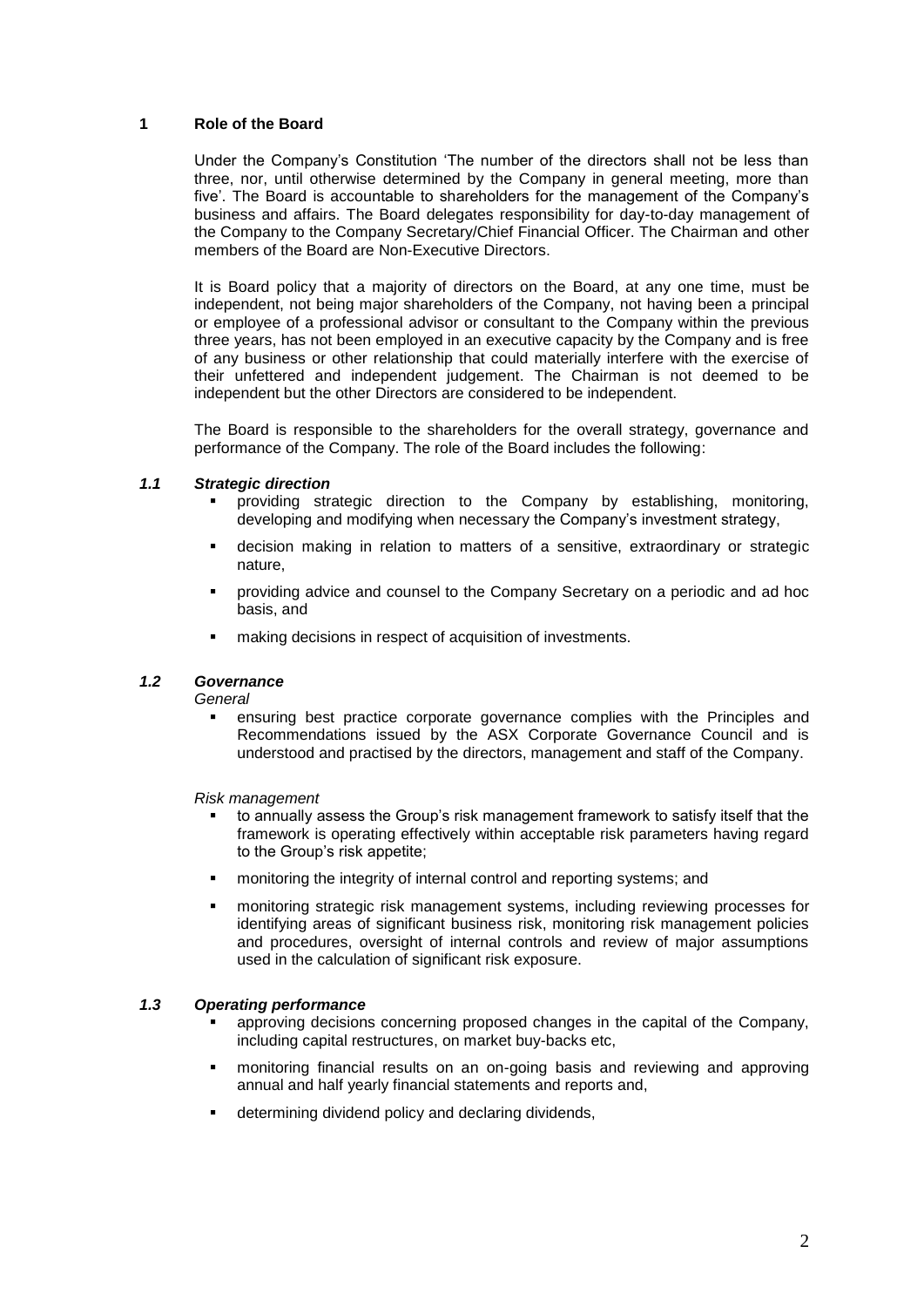# *1.4 Organisational development*

The Board meets on a monthly basis in accordance with an agreed schedule and at any other time in person or by telephone when required. Under the Company's Constitution, any Director may at any time, and the Company Secretary on the request of a Director shall, convene a meeting of the Board.

## **2 Key Board Functions**

#### *2.1 Strategy*

Matters approved by the Board are executed by the Company Secretary and monitored by the Board in accordance with their decisions.

#### *2.2 Delegation- Board Committees*

The Board has appointed an Audit and Risk Committee, chaired by an independent director to oversee the financial affairs and management of the Company. That committee has its own Charter setting out its detailed roles and responsibilities.

The Board has also appointed a Nominations or Remuneration Committee, chaired by an independent director. This committee has the responsibility of advising Board members on matters regarding composition and remuneration of the Board and senior management, the necessary and desirable skills that Board members should have and making recommendations on the appointment of and evaluation of directors and senior management.

The Company Secretary/chief financial officer must consult with the Chairman on any matters which he or she considers are of such a sensitive, extraordinary or strategic nature to warrant the attention of the Board regardless of value.

Following each Committee meeting, the Chairman of a Board Committee will report to the Board.

#### *Continuous disclosure*

The Company has in place a comprehensive continuous disclosure procedure, which it has followed since its securities first became quoted for trading on the Stock Exchange. The procedure is reviewed and updated on a regular basis. The aim of the procedures is to ensure that the Company releases price sensitive information in a timely fashion to the ASX.

The ultimate management responsibility for continuous disclosure rests with the Company Secretary who is required to be fully conversant with the ASX Listing Rules.

# **3 Role of the Chairman**

Under the Company's Constitution, the Chairman is elected by the Board. The Chairman's responsibilities are to ensure that the Board discharges its duties including:

- chairing Board meetings and shareholders' general meetings,
- providing the appropriate leadership to the Board and the Company,
- facilitating Board discussions to ensure the core issues facing the Company are addressed,
- ensuring membership of the Board is skilled and appropriate for the Company's needs, and
- in conjunction with the Nomination and Remuneration Committee:

- ensuring membership of the Board is skilled and appropriate for the Company's needs,

- monitoring Board performance, and

- guiding and promoting the on-going effectiveness and development of the Board and individual Directors.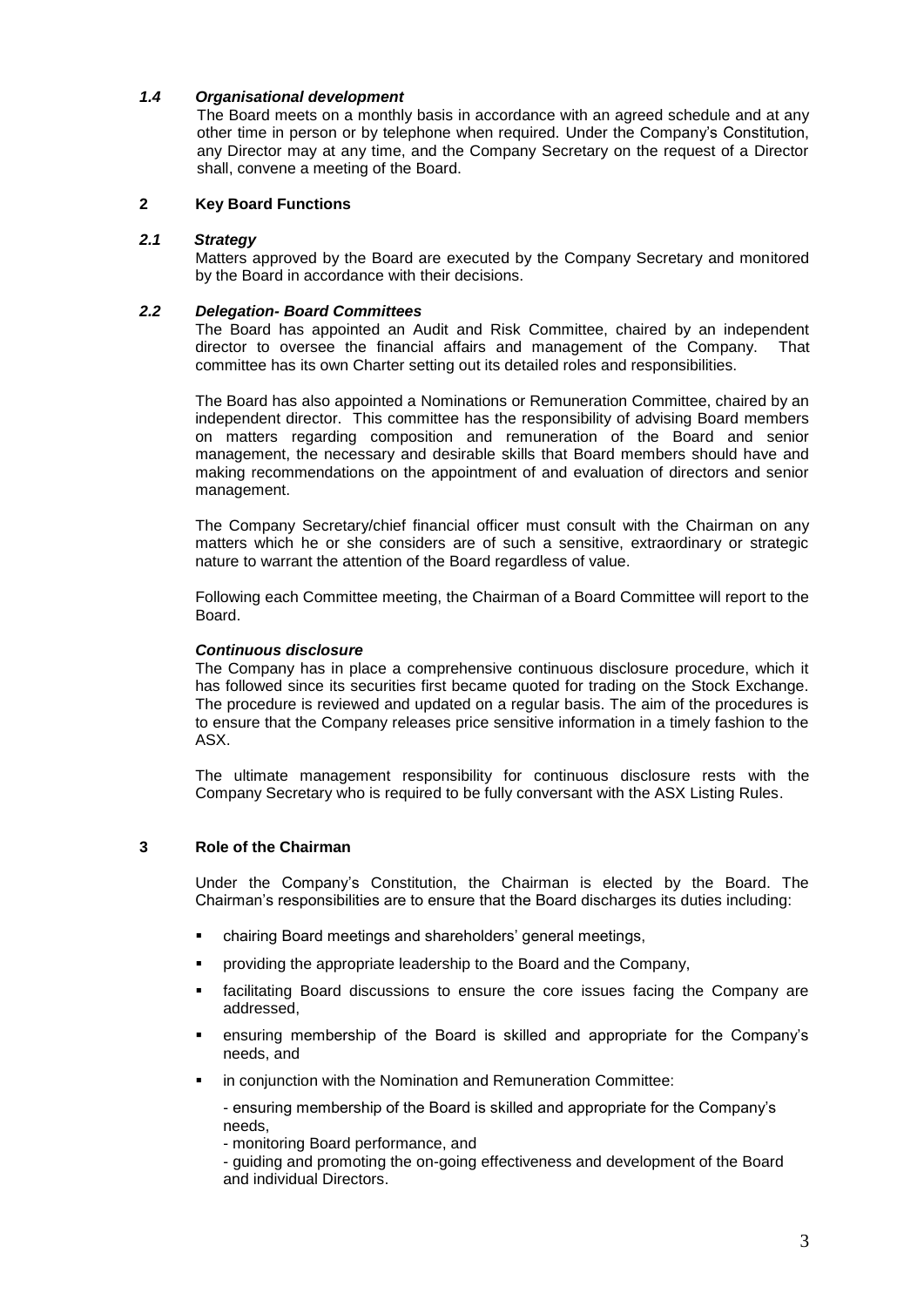## **4 Role of the Company Secretary/Chief Financial Officer**

The Company Secretary/Chief Financial Officer is responsible to the Board for the overall implementation of strategy, management and performance of the Company. He manages the Company's operations on a daily basis in accordance with the strategy, business plans and policies approved by the Board to achieve the agreed goals.

#### **5 Duties of the Individual Directors**

#### *5.1 Participation in Board meetings*

Directors are encouraged to question, request information, raise any issue which is of concern to them, fully canvas all aspects of any issue confronting the Company and cast their vote on any resolution according to their own judgement. Outside the boardroom, Directors should support the letter and spirit of Board decisions.

Directors must keep confidential Board discussions, deliberations and decisions which have not been publicly disclosed by the Company.

Confidential information received by Directors in the course of the exercise of their duties remains the property of the Company and it is improper to disclose it, or allow it to be disclosed, unless that disclosure has been properly authorised or is required by law.

# *5.2 Legal obligations*

In accordance with legal and statutory requirements and ASX Listing Rules, Directors must:

- discharge their duties in good faith and honesty in the best interests of the Company and for a proper purpose,
- act with required care and diligence, demonstrating commercial reasonableness in their decisions and with the level of skill and care expected of a Director,
- avoid conflicts of interest i.e. be alert to potential conflicts of interest and not to vote on or participate in the discussion of matters where the Directors have a material personal interest in the matter (except as permitted by the Corporations Act) (see 5.3 below);
- act for the benefit of the Company at all times,
- provide details to the Company Secretary of any information that has to be disclosed to the ASX, i.e. changes in directors' interests,
- not make improper use of information gained through their position as a Director,
- not take improper advantage of the position of Director,
- make reasonable enquiries to ensure that the Company is operating efficiently, effectively and legally towards achieving its goals, and
- undertake diligent analysis of all proposals placed before the Board.

Directors decide which Company matters are delegated to the Company Secretary whom they must ensure is reliable and competent and that adequate controls are in place to oversee the operation of the delegated powers.

Individual Directors must not purport to bind the Company unless expressly authorised to do so by the Board.

# *5.3 Conflicts of interest*

The Corporations Act 2001 and the Company's Constitution require Directors to disclose any conflicts of interest and to abstain from participating in any discussions or voting on matters in which they have a material personal interest. In addition, the Board has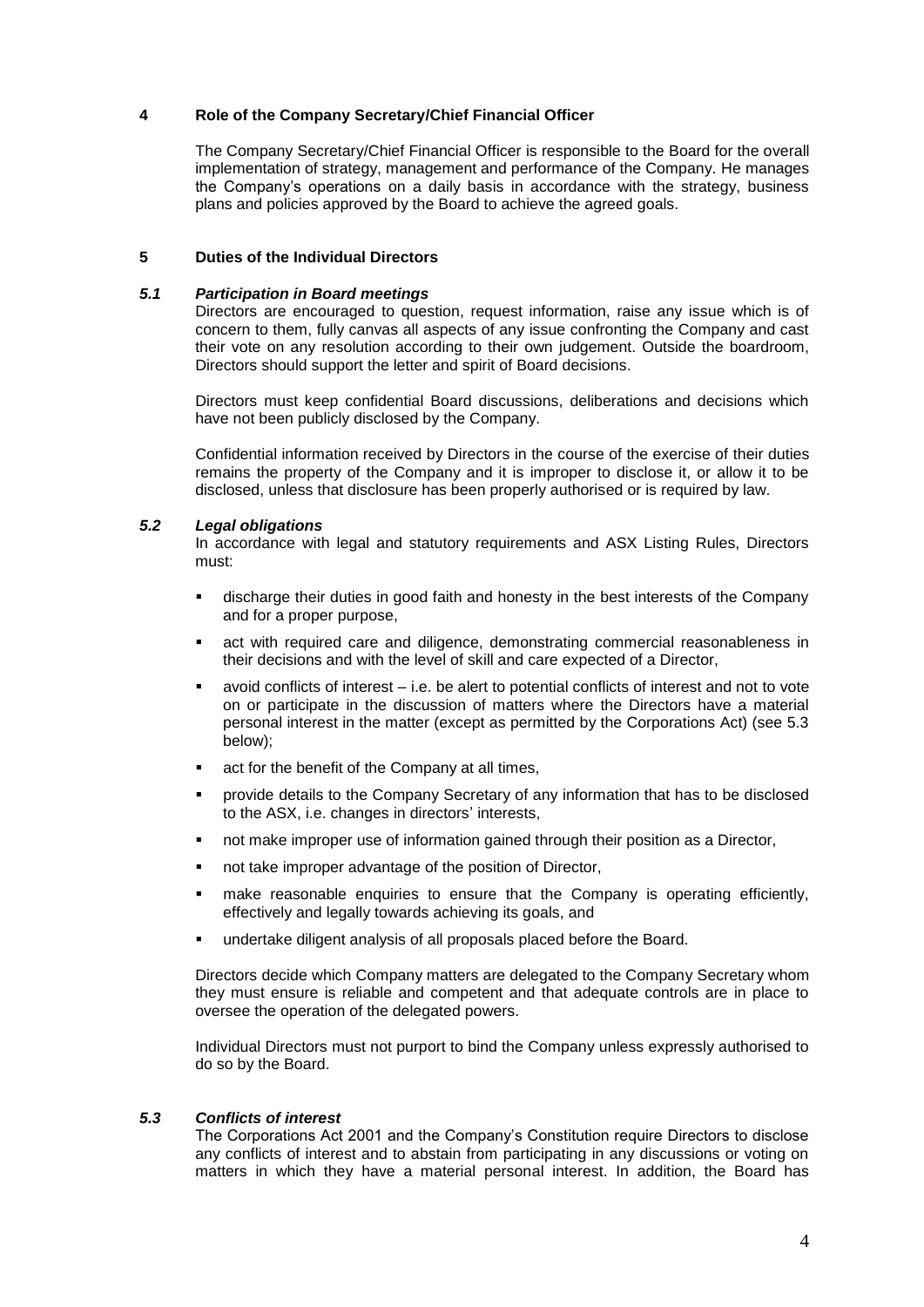developed procedures to be allowed by a Director who believes he or she may have a conflict of interest or material personal interest.

Directors must:

- disclose to the Board any actual or potential conflicts of interest which may exist or might reasonably be thought to exist, as soon as they arise,
- if deemed appropriate by the Board or the Director, take such steps as are necessary and reasonable to resolve any conflict of interest within an appropriate period, and
- comply with the Corporations Act provisions about disclosing interests and restrictions on voting;

In accordance with Article 125 of the Company's Constitution a Director may be present and vote on a matter in which they have an interest before the Board if and to the extent they are permitted to do so under the Corporations Act, including complying with the relevant disclosure of interest requirements.

It is expected that a Director would inform the Chairman of any related party transactions other than personal and domestic dealings with the Company on normal commercial terms and conditions. Related party transactions should be reported in writing to the Company Secretary, and where appropriate raised for consideration at the following Board meeting.

## *5.4 Dealing with the media, analysts and institutional investors*

Generally, communication with the media, analysts or institutional investors on issues relating to the Company, will be undertaken by the Company Secretary or the Chairman. Other non-executive Directors are not expected to become involved in such communications in the normal course of business.

## *5.5 Directors' remuneration*

Directors' remuneration is periodically determined by the board and is subject to the aggregate cap on non-executive directors' remuneration approved by shareholders

#### *5.6 Retirement of directors*

The Company's Constitution provides for one third of all Directors to seek re-election by rotation each year. The Directors to retire by rotation are those who have been longest in office computed from the date of their last election. A Director appointed by the Directors, is subject to re-election at the next annual general meeting.

# **6 Role of the office of Company Secretary/Chief Financial Officer**

The Board is supported by the office of the Company Secretary which is responsible for:

- organising Board meetings,
- preparing agendas,
- **•** preparing Board papers,
- organising directors' attendances,
- implementing the strategy of the Board including investment decisions made by the Board, and
- maintaining the company's accounting and other records and complying with statutory requirements relating to the Company's registered office, annual returns and lodgement of documents with ASIC and the ASX.